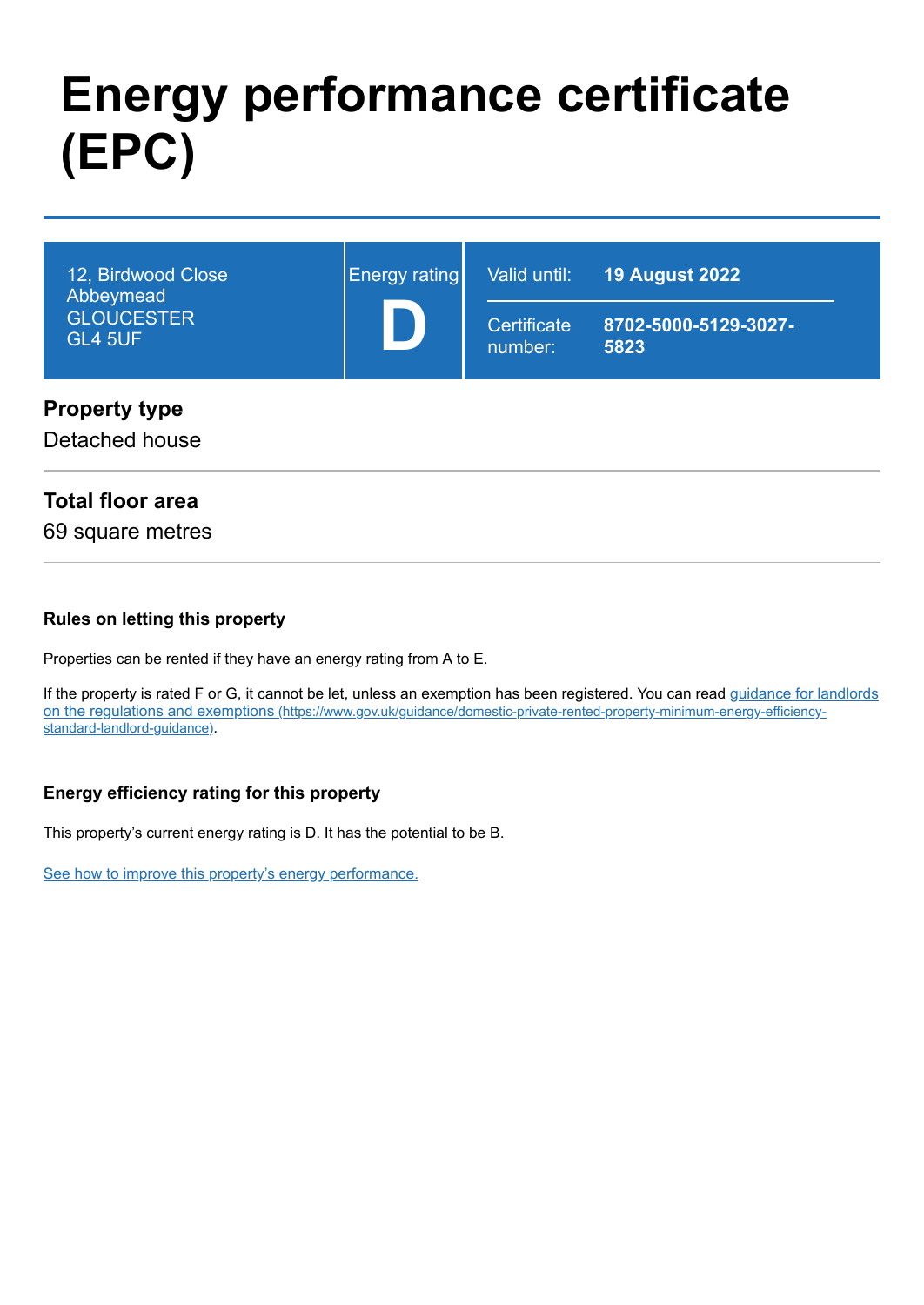| <b>Score</b> | <b>Energy rating</b> | <b>Current</b> | <b>Potential</b> |
|--------------|----------------------|----------------|------------------|
| $92 +$       | A                    |                |                  |
| 81-91        | В                    |                | 81<br>B          |
| 69-80        | $\mathbf C$          |                |                  |
| 55-68        |                      | 66<br>D        |                  |
| 39-54        | Е                    |                |                  |
| $21 - 38$    | F                    |                |                  |
| $1 - 20$     | Q                    |                |                  |

The graph shows this property's current and potential energy efficiency.

Properties are given a rating from A (most efficient) to G (least efficient).

Properties are also given a score. The higher the number the lower your fuel bills are likely to be.

For properties in England and Wales:

- the average energy rating is D
- the average energy score is 60

#### **Breakdown of property's energy performance**

This section shows the energy performance for features of this property. The assessment does not consider the condition of a feature and how well it is working.

Each feature is assessed as one of the following:

- very good (most efficient)
- good
- average
- poor
- very poor (least efficient)

When the description says "assumed", it means that the feature could not be inspected and an assumption has been made based on the property's age and type.

| <b>Feature</b> | <b>Description</b>                         | Rating  |
|----------------|--------------------------------------------|---------|
| Wall           | Cavity wall, as built, insulated (assumed) | Good    |
| Roof           | Pitched, 150 mm loft insulation            | Good    |
| Window         | Fully double glazed                        | Average |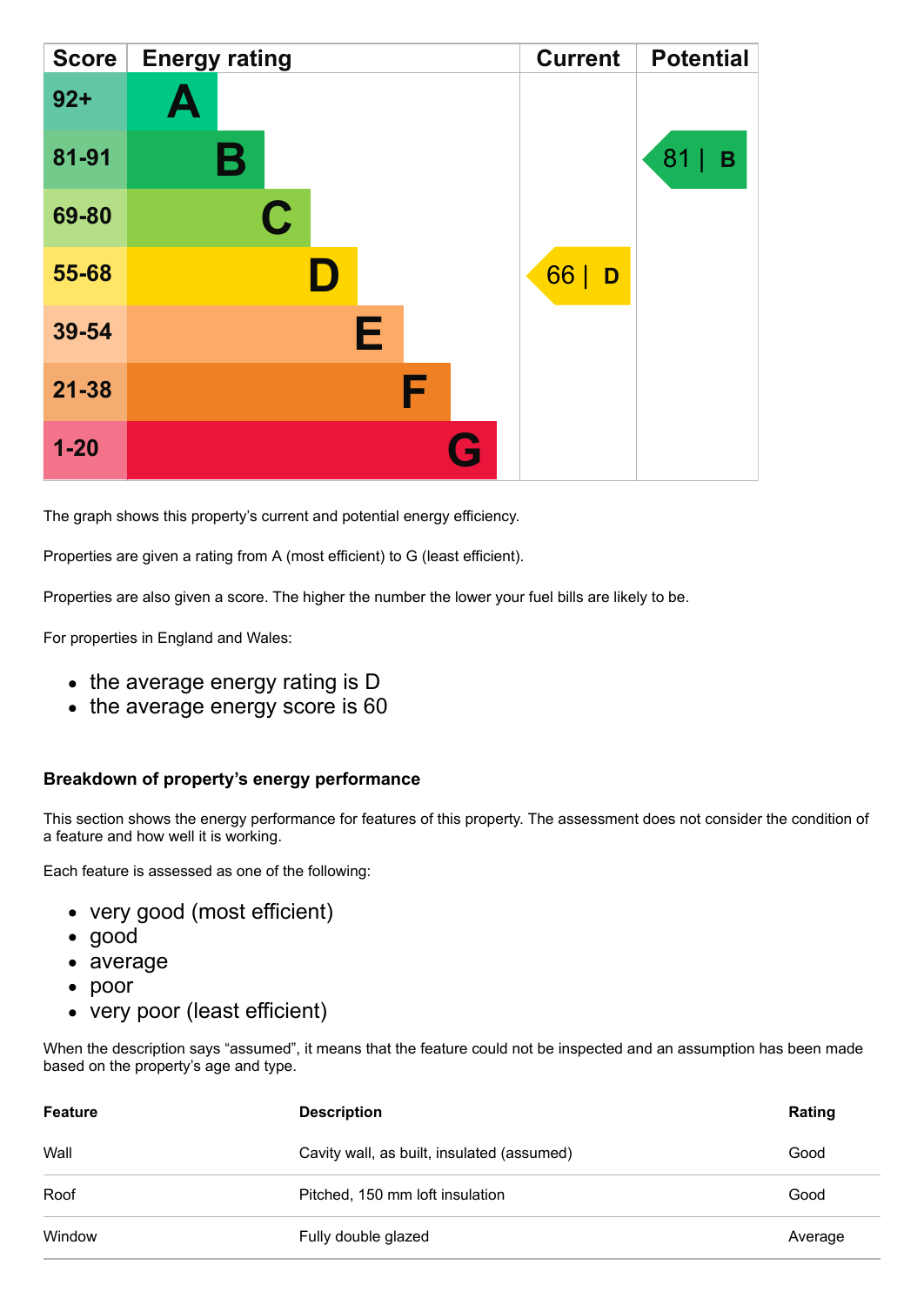| <b>Feature</b>       | <b>Description</b>                          | Rating |
|----------------------|---------------------------------------------|--------|
| Main heating         | Boiler and radiators, mains gas             | Good   |
| Main heating control | Programmer, room thermostat and TRVs        | Good   |
| Hot water            | From main system                            | Good   |
| Lighting             | Low energy lighting in 64% of fixed outlets | Good   |
| Floor                | Solid, no insulation (assumed)              | N/A    |
| Secondary heating    | None                                        | N/A    |

## **Primary energy use**

The primary energy use for this property per year is 207 kilowatt hours per square metre (kWh/m2).

What is primary energy use?  $\blacktriangleright$ 

#### **Environmental impact of this property**

This property's current environmental impact rating is D. It has the potential to be C.

Properties are rated in a scale from A to G based on how much carbon dioxide (CO2) they produce.

Properties with an A rating produce less CO2 than G rated properties.

## **An average household produces**

6 tonnes of CO2

## **This property produces**

## **This property's potential production**

1.4 tonnes of CO2

2.7 tonnes of CO2

By making the [recommended changes,](#page-3-0) you could reduce this property's CO2 emissions by 1.3 tonnes per year. This will help to protect the environment.

Environmental impact ratings are based on assumptions about average occupancy and energy use. They may not reflect how energy is consumed by the people living at the property.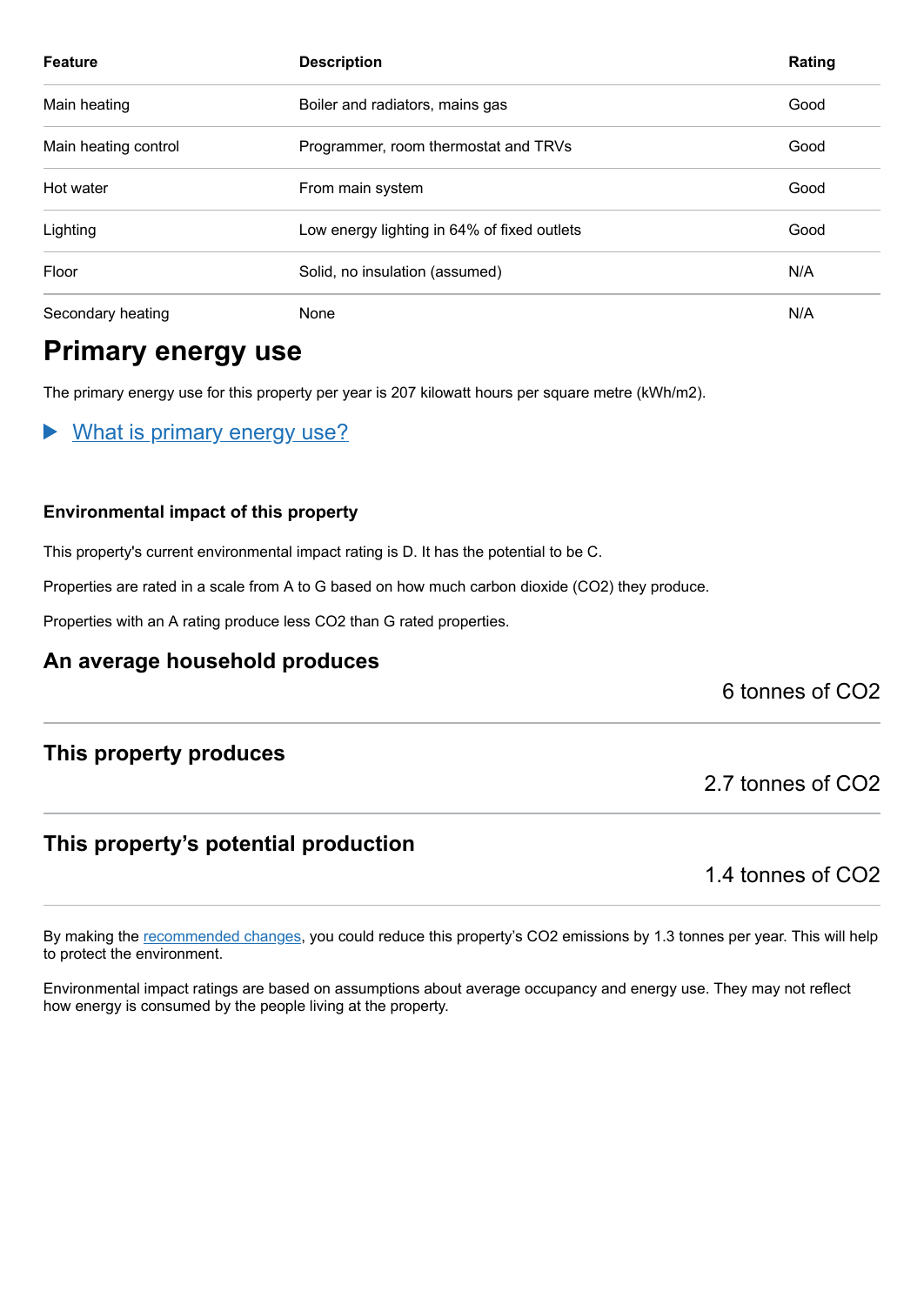#### <span id="page-3-0"></span>**How to improve this property's energy performance**

Making any of the recommended changes will improve this property's energy efficiency.

If you make all of the recommended changes, this will improve the property's energy rating and score from D (66) to B (81).

What is an energy rating?

## **Recommendation 1: Floor insulation**

## **Typical yearly saving**

| <b>Recommendation 2: Low energy lighting</b> |  |
|----------------------------------------------|--|
|----------------------------------------------|--|

## **Recommendation 3: Solar water heating**

Solar water heating

## **Typical installation cost**

£4,000 - £6,000

Potential energy

rating

| <u>ے تحصیر و مستقیم مستقیم میں</u>                          |               |
|-------------------------------------------------------------|---------------|
| <b>Recommendation 1: Floor insulation</b>                   |               |
| <b>Floor insulation</b>                                     |               |
| <b>Typical installation cost</b>                            |               |
|                                                             | £800 - £1,200 |
| Typical yearly saving                                       |               |
|                                                             | £25           |
| Potential rating after carrying out recommendation 1        |               |
|                                                             | 68 D          |
| Recommendation 2: Low energy lighting                       |               |
| Low energy lighting                                         |               |
| <b>Typical installation cost</b>                            |               |
|                                                             | £20           |
| <b>Typical yearly saving</b>                                |               |
|                                                             | £13           |
| Potential rating after carrying out recommendations 1 and 2 |               |
|                                                             | 68            |
|                                                             |               |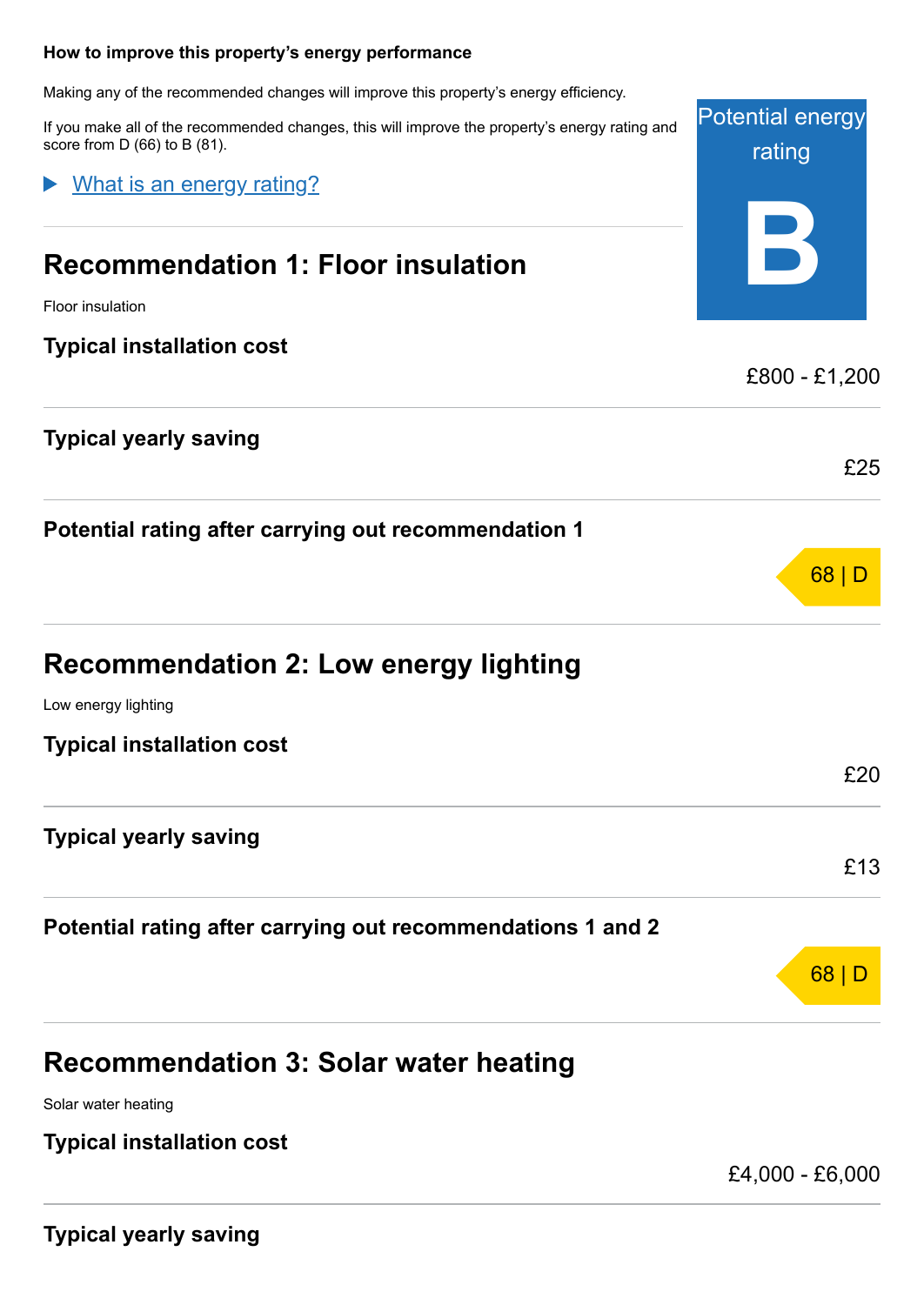£64

# **Potential rating after carrying out recommendations 1 to 3** 70 | C **Recommendation 4: Solar photovoltaic panels, 2.5 kWp** Solar photovoltaic panels **Typical installation cost** £9,000 - £14,000 **Typical yearly saving** £238 **Potential rating after carrying out recommendations 1 to 4** 81 | B **Paying for energy improvements** [Find energy grants and ways to save energy in your home.](https://www.gov.uk/improve-energy-efficiency) (https://www.gov.uk/improve-energy-efficiency) **Estimated energy use and potential savings Estimated yearly energy cost for this property** £617

## **Potential saving**

The estimated cost shows how much the average household would spend in this property for heating, lighting and hot water. It is not based on how energy is used by the people living at the property.

The estimated saving is based on making all of the recommendations in [how to improve this property's energy performance.](#page-3-0)

For advice on how to reduce your energy bills visit Simple Energy Advice [\(https://www.simpleenergyadvice.org.uk/\)](https://www.simpleenergyadvice.org.uk/).

## **Heating use in this property**

Heating a property usually makes up the majority of energy costs.

## **Estimated energy used to heat this property**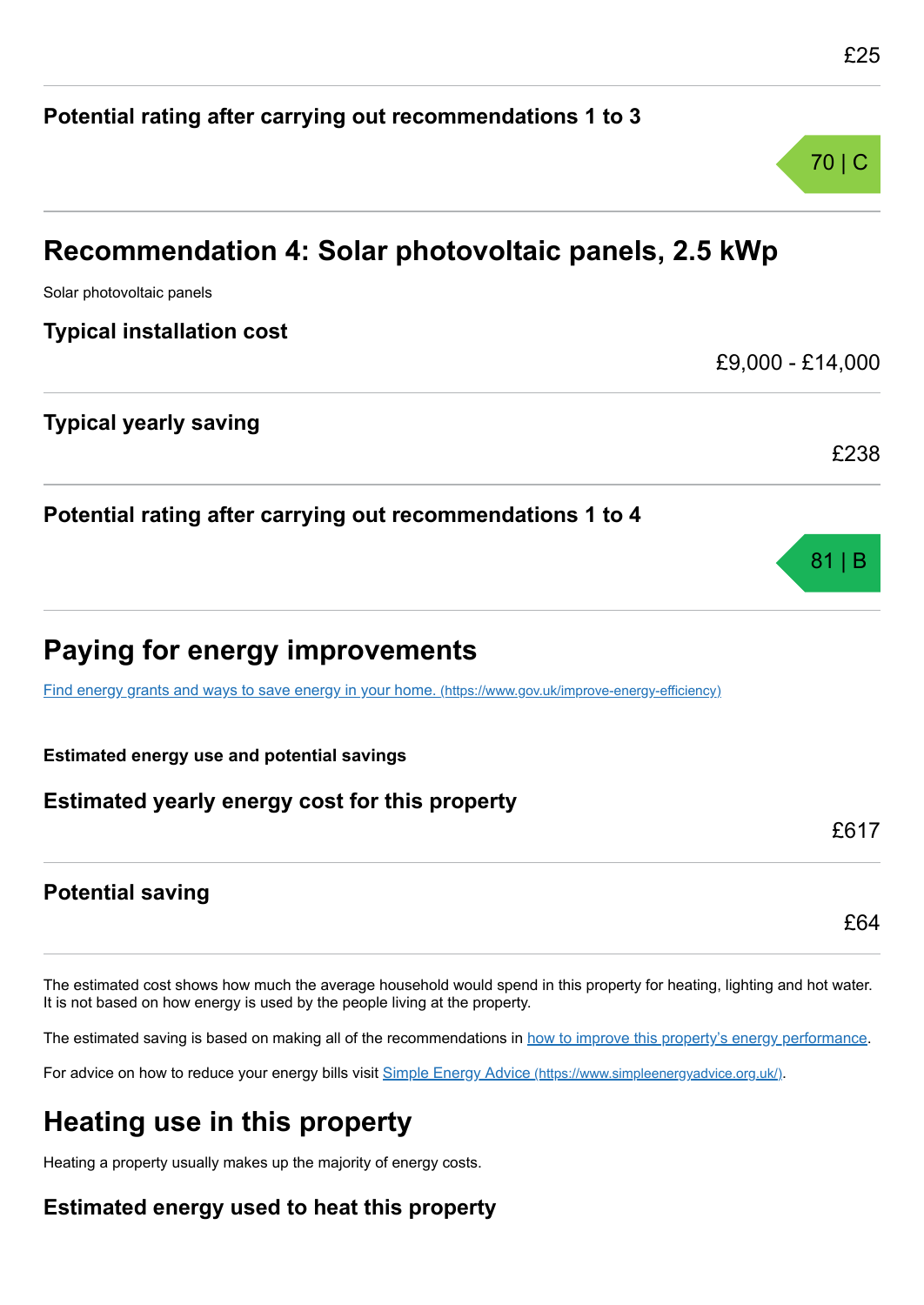## **Water heating**

1996 kWh per year

## **Potential energy savings by installing insulation**

**Type of insulation Amount of energy saved** 

**Loft insulation** 273 kWh per year

You might be able to receive Renewable Heat Incentive payments [\(https://www.gov.uk/domestic-renewable-heat-incentive\)](https://www.gov.uk/domestic-renewable-heat-incentive). This will help to reduce carbon emissions by replacing your existing heating system with one that generates renewable heat. The estimated energy required for space and water heating will form the basis of the payments.

#### **Contacting the assessor and accreditation scheme**

This EPC was created by a qualified energy assessor.

If you are unhappy about your property's energy assessment or certificate, you can complain to the assessor directly.

If you are still unhappy after contacting the assessor, you should contact the assessor's accreditation scheme.

Accreditation schemes are appointed by the government to ensure that assessors are qualified to carry out EPC assessments.

## **Assessor contact details**

## **Assessor's name**

Mark Sumpter

## **Telephone**

07878 647693

## **Email**

[mmienergy@aol.com](mailto:mmienergy@aol.com)

## **Accreditation scheme contact details**

## **Accreditation scheme**

Elmhurst Energy Systems Ltd

## **Assessor ID**

EES/001325

**Telephone**